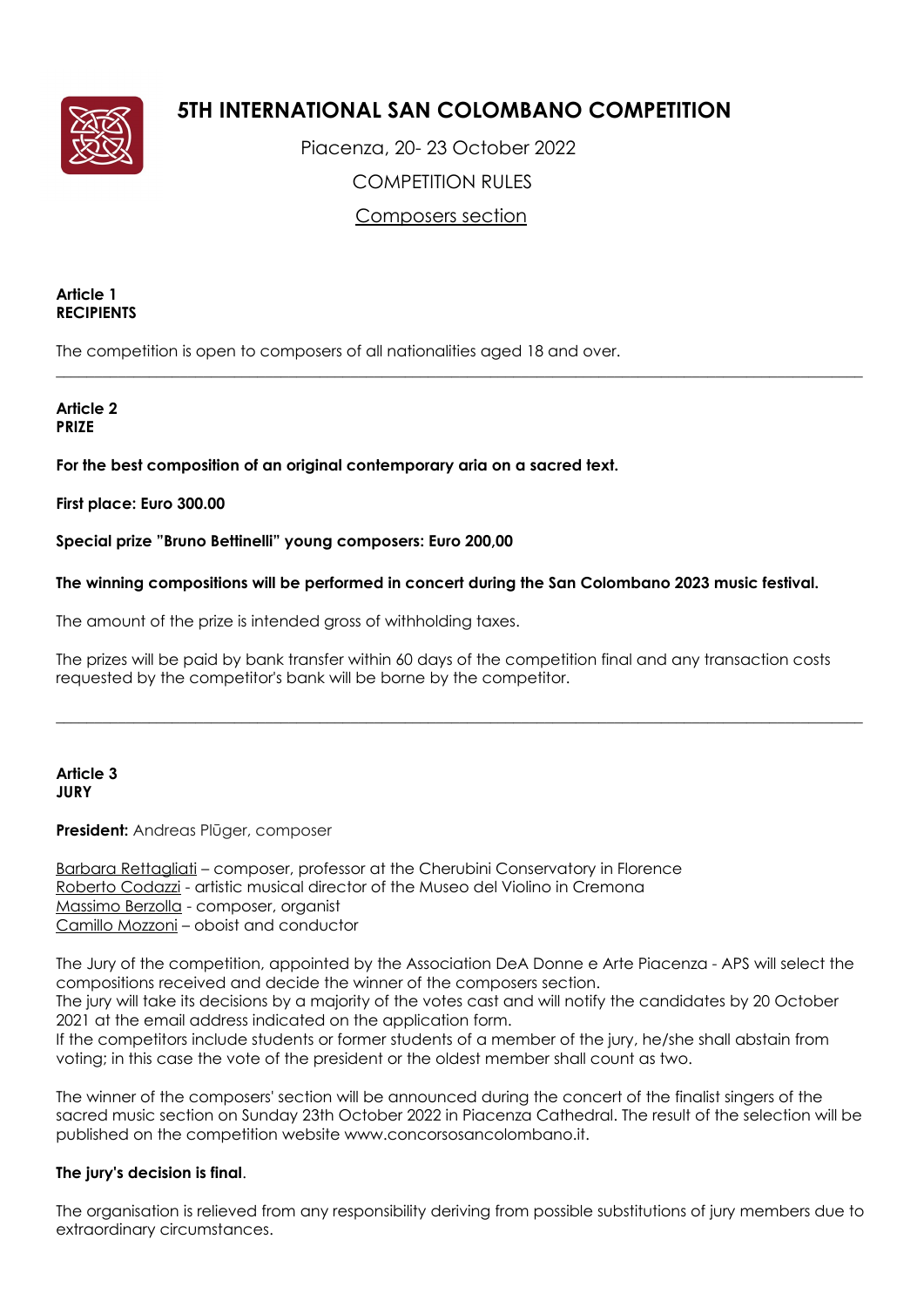# **Article 4 CHARACTERISTICS OF THE COMPOSITION**

The composition, **which must clearly show the author's name and surname**, must be attached to the entry form in PDF format. The name of the file must coincide with the title of the composition. **Each candidate may submit only one composition.**

\_\_\_\_\_\_\_\_\_\_\_\_\_\_\_\_\_\_\_\_\_\_\_\_\_\_\_\_\_\_\_\_\_\_\_\_\_\_\_\_\_\_\_\_\_\_\_\_\_\_\_\_\_\_\_\_\_\_\_\_\_\_\_\_\_\_\_\_\_\_\_\_\_\_\_\_\_\_\_\_\_\_\_\_\_\_\_\_\_\_\_\_\_\_\_\_\_\_\_\_\_\_\_\_

- Sacred text of the candidate's choice. The text may be in Latin, Italian, French, English, German, Spanish.
- Maximum length 7 minutes.
- Any stylistic form is allowed. In the case of works with unpublished graphic characters or symbols, the authors must provide explanatory tables for a correct understanding of the signs. The score must be clearly legible, under penalty of exclusion from the competition.
- The composition must be unpublished.
- The composition must be written for voice and piano or organ.
- Any vocal register is allowed (bass, baritone, tenor, contralto, mezzo-soprano, soprano, countertenor).

### **Article 5 REGISTRATION**

The application form, drawn up in the appropriate form and duly signed, must be sent by e-mail **no later than 10 September 2022** to the following e-mail address: info@concorsosancolombano.it

The application form must contain the following documents

- Application form completed in all its parts and signed
- artistic curriculum (preferably in Italian)
- photocopy of identity document or passport
- indication of the title of the composition
- copy of the score of the composition in PDF format
- a copy of the payment of the registration fee of Euro 30,00 to be paid by bank transfer to the current account in the name of:

#### **DeA DONNE E ARTE PIACENZA - APS BANCA DI PIACENZA, via Mazzini 20, Piacenza IBAN: IT43H0515612600CC0000039522 - SWIFT/BIC: BCPCIT2P**

Indicate in the reason for payment **"Iscrizione sezione compositori 2022" followed by the first and last name of the candidate.** 

If you wish to pay by Paypal, the payment must be of euro 33,00 and can be made at the section SUBSCRIBE of the website [www.concorsosancolombano.it.](http://www.concorsosancolombano.it/)

Failure to pay by 10 September 2022 will result in the exclusion of the candidate from the Competition.

The registration fee is not refundable under any circumstances, except for the provisions of point 7.

For any information, please contact the competition secretariat: +39 333 6023199 - [info@concorsosancolombano.it](mailto:info@concorsosancolombano.it)